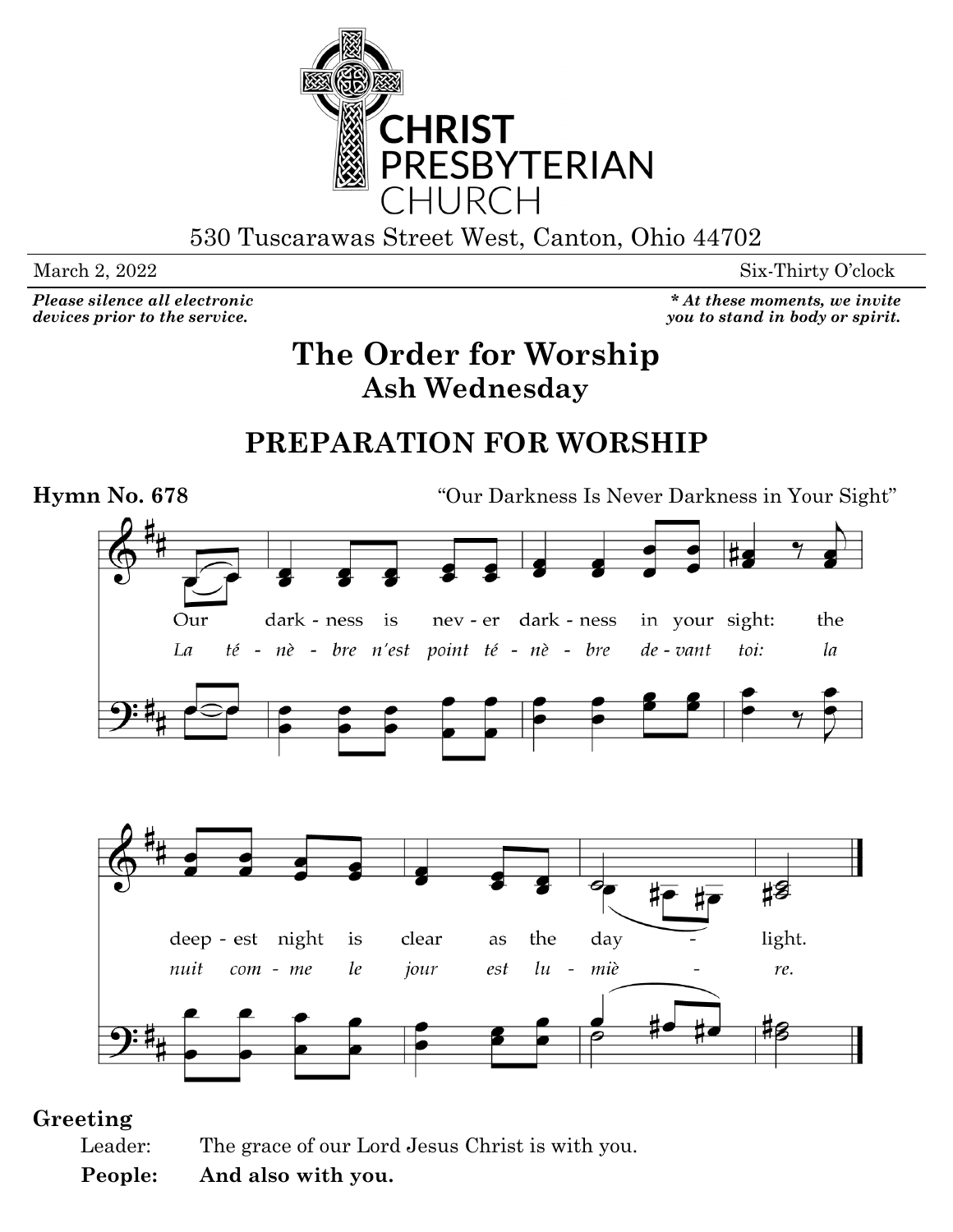| Leader: | Bless the Lord, O my soul, and all that is within me, bless God's holy name.            |
|---------|-----------------------------------------------------------------------------------------|
| People: | Bless the Lord, O my soul, and forget not all His benefits.                             |
| Leader: | Who forgives all your sins and heals all your infirmities;                              |
| People: | Who redeems your life from the grave, and crowns you with mercy<br>and loving-kindness. |

#### **Opening Prayer**



## **Prayer for Illumination**

**First Reading** Joel 2:1-2, 12-17

 Leader: Blow the trumpet in Zion; sound the alarm on my holy hill. Let all who live in the land tremble, for the day of the Lord is coming. It is close at hand a day of darkness and gloom, a day of clouds and blackness. Like dawn spreading across the mountains a large and mighty army comes, such as never was in ancient times nor ever will be in ages to come.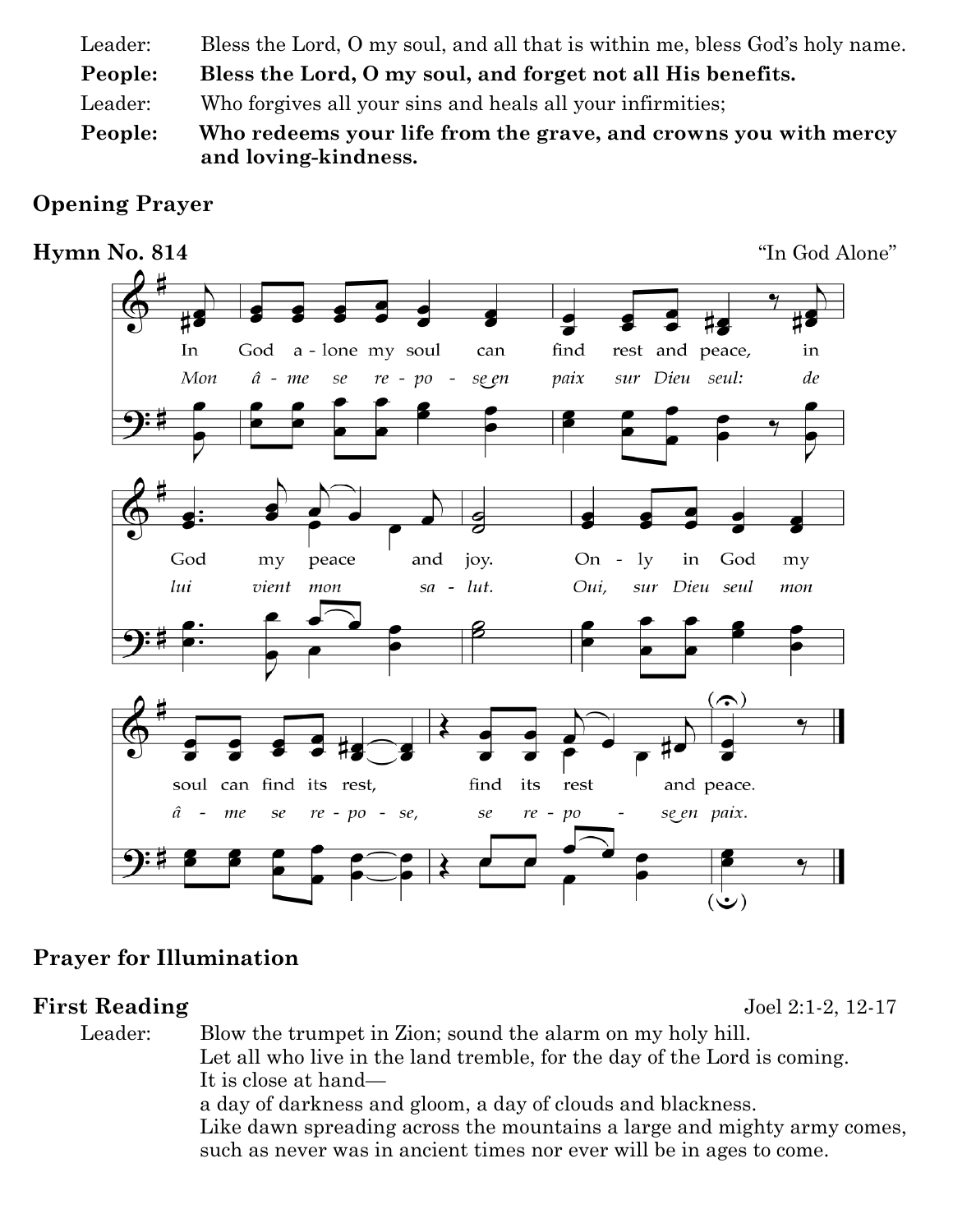**People: "Even now," declares the Lord, "return to me with all your heart, with fasting and weeping and mourning." Rend your heart and not your garments.** Leader: Return to the Lord your God, for he is gracious and compassionate, slow to anger and abounding in love, and he relents from sending calamity. Who knows? He may turn and relent and leave behind a blessing grain offerings and drink offerings for the Lord your God. **People: Blow the trumpet in Zion, declare a holy fast, call a sacred assembly. Gather the people, consecrate the assembly; bring together the elders, gather the children, those nursing at the breast.** Leader: Let the bridegroom leave his room and the bride her chamber. Let the priests, who minister before the Lord, weep between the portico and the altar. Let them say, "Spare your people, Lord. Do not make your inheritance an object of scorn, a byword among the nations.

Why should they say among the peoples,

Where is their God?'"



**Second Lesson** *(Silence is kept)*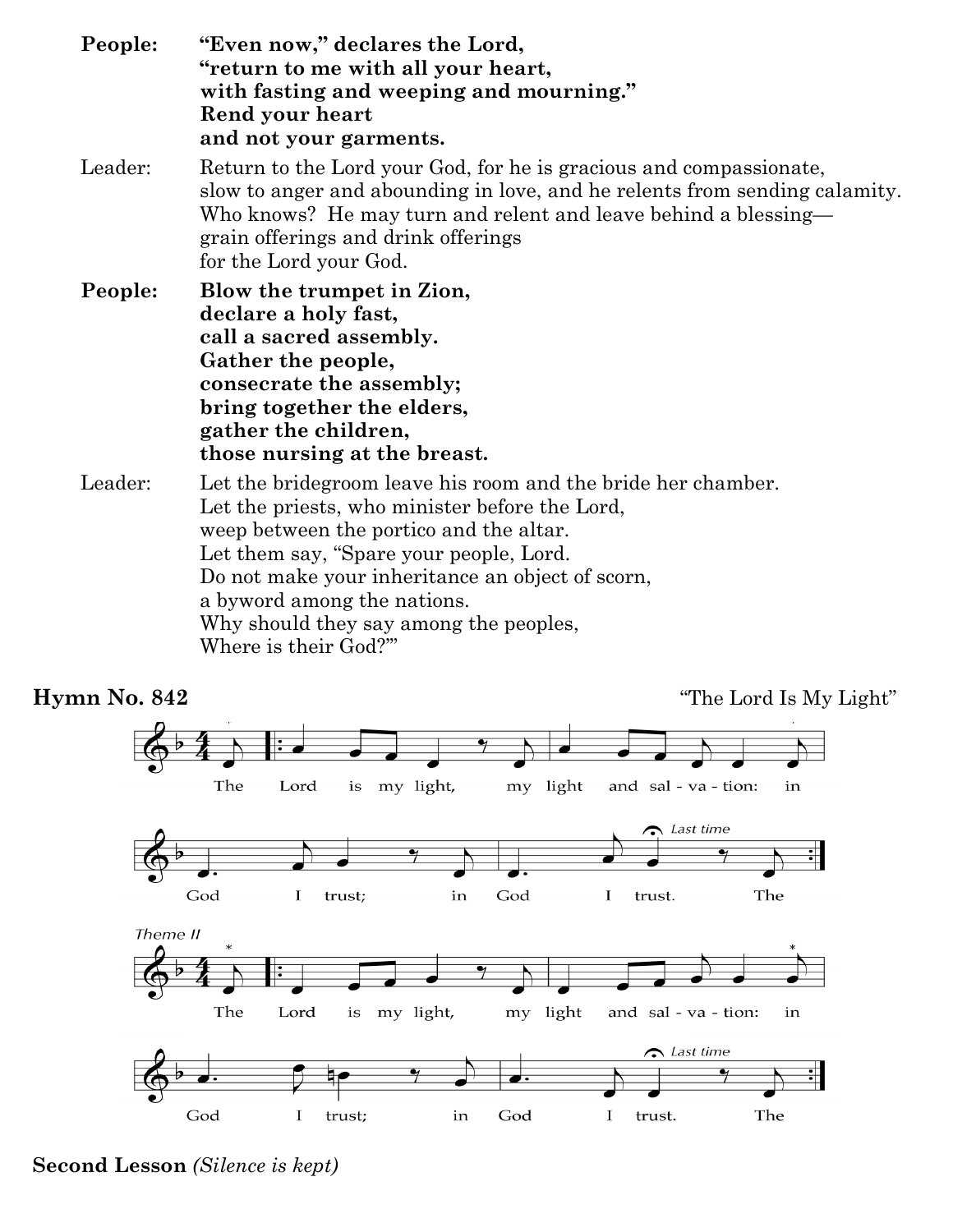

**Gospel Lesson** *(Silence is kept)* Matthew 6:1-6, 16-21

## **Invitation To The Observance of The Lenten Discipline**

## **Thanksgiving Over the Ashes**

| Leader: | The Lord be with you. |
|---------|-----------------------|
| People: | And also with you.    |
| Leader: | Let us pray.          |

## **Imposition of Ashes**

## **Litany of Penitence**

| Leader: | Let us pray.                                                                                                                                                                                                                                                  |
|---------|---------------------------------------------------------------------------------------------------------------------------------------------------------------------------------------------------------------------------------------------------------------|
| People: | Holy and merciful God, we confess to you and to one<br>another, and to the whole communion of saints in heaven<br>and on earth, that we have sinned by our own fault in<br>thought, word, and deed, by what we have done, and by<br>what we have left undone. |
| Leader: | We have not loved you with our whole heart, and mind, and<br>strength. We have not loved our neighbors as ourselves.<br>We have not forgiven others as we have been forgiven.                                                                                 |
| People: | Have mercy on us, O God.                                                                                                                                                                                                                                      |
| Leader: | We have not listened to your call to serve as Christ served us.<br>We have not been true to the mind of Christ.<br>We have grieved your Holy Spirit.                                                                                                          |
| People: | Have mercy on us, O God.                                                                                                                                                                                                                                      |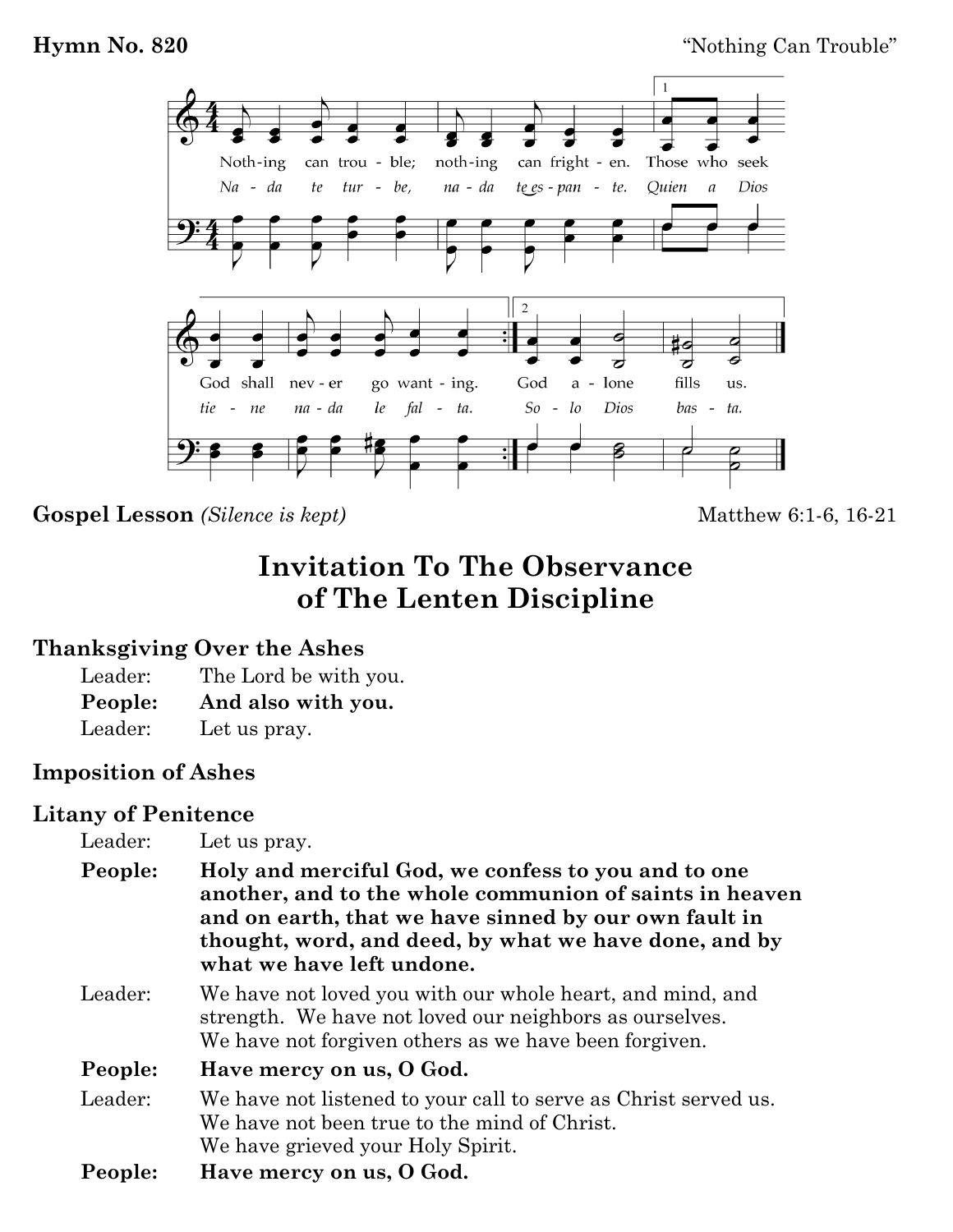| Leader: | We confess to you, O God, all our past unfaithfulness:<br>The pride, hypocrisy, and impatience in our lives,                                             |
|---------|----------------------------------------------------------------------------------------------------------------------------------------------------------|
| People: | we confess to you, O God.                                                                                                                                |
| Leader: | Our self-indulgent appetites and ways and our exploitation of other people,                                                                              |
| People: | we confess to you, O God.                                                                                                                                |
| Leader: | Our anger at our own frustration and our envy of those more<br>fortunate than ourselves,                                                                 |
| People: | we confess to you, O God.                                                                                                                                |
| Leader: | Our intemperate love of worldly goods and comforts, and our dishonesty<br>in daily life and work,                                                        |
| People: | we confess to you, O God.                                                                                                                                |
| Leader: | Our negligence in prayer and worship, and our failure to<br>commend the faith that is in us.                                                             |
| People: | we confess to you, O God.                                                                                                                                |
| Leader: | Accept our repentance, O God, for the wrongs we have done. For our neglect<br>of human need and suffering and our indifference to injustice and cruelty, |
| People: | accept our repentance, O God.                                                                                                                            |
| Leader: | For all false judgments, for uncharitable thoughts toward our neighbors,<br>and for our prejudice and contempt toward those who differ from us,          |
| People: | accept our repentance, O God.                                                                                                                            |
| Leader: | For our waste and pollution of your creation and our lack of<br>concern for those who come after us,                                                     |
| People: | accept our repentance, O God.                                                                                                                            |
| Leader: | Restore us, O God, and let your anger depart from us.                                                                                                    |
| People: | Favorably hear us, O God, for your mercy is great.                                                                                                       |

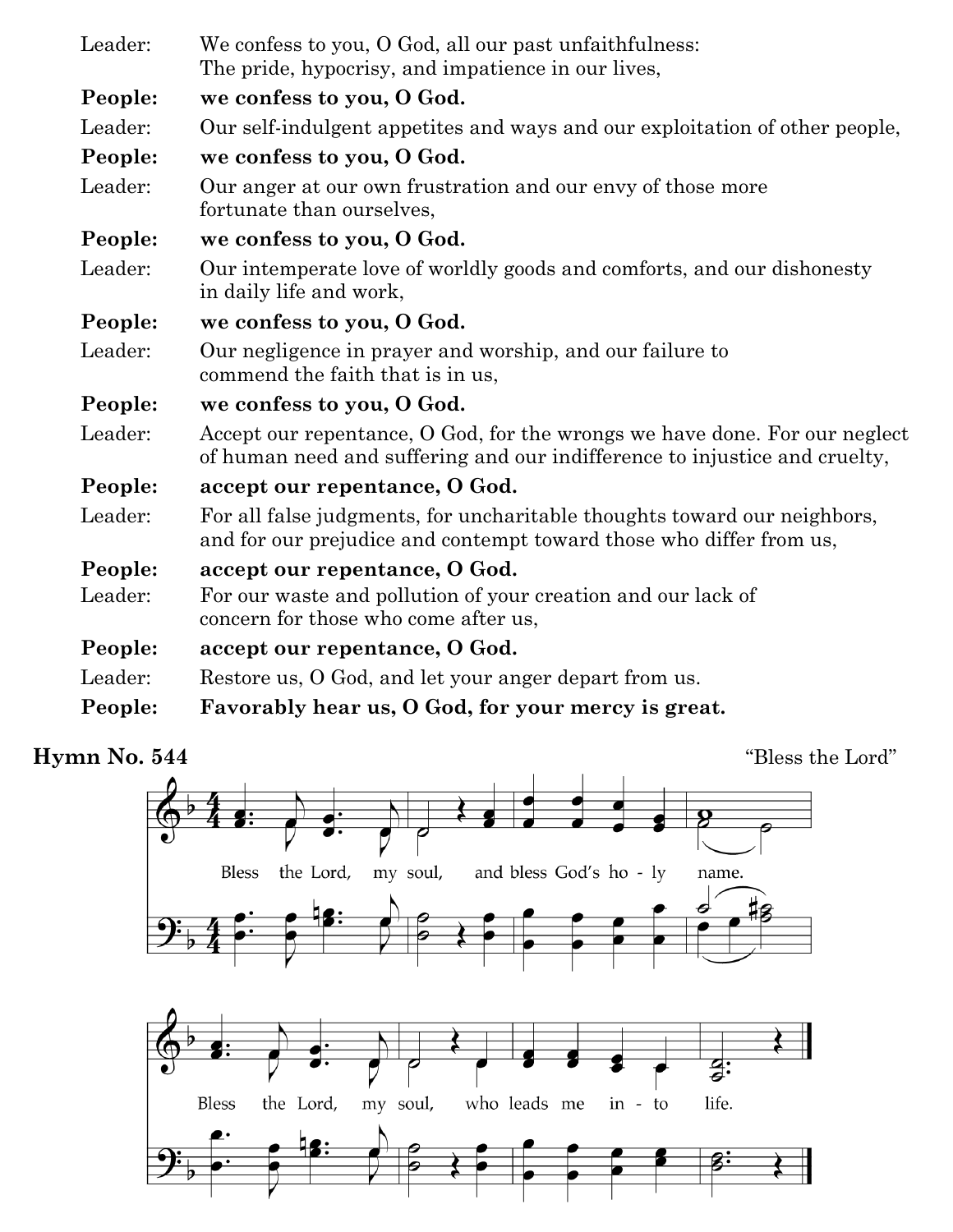## **\*The Great Thanksgiving**

| Leader: | The Lord be with you.                                                                                                                                                                                                                                                                                                                                                   |         |
|---------|-------------------------------------------------------------------------------------------------------------------------------------------------------------------------------------------------------------------------------------------------------------------------------------------------------------------------------------------------------------------------|---------|
| People: | And also with you.                                                                                                                                                                                                                                                                                                                                                      |         |
| Leader: | Lift up your hearts.                                                                                                                                                                                                                                                                                                                                                    |         |
| People: | We lift them up to the Lord.                                                                                                                                                                                                                                                                                                                                            |         |
| Leader: | Let us give thanks to the Lord our God.                                                                                                                                                                                                                                                                                                                                 |         |
| People: | It is right to give our thanks and praise.                                                                                                                                                                                                                                                                                                                              |         |
| Leader: | It is right, and a good and joyful thing always and everywhere to<br>give thanks to you, Father Almighty, Creator of heaven and earth.<br>You made all that is and made us to be your people.                                                                                                                                                                           |         |
| People: | When we withdrew from your love and became lost,<br>you waited patiently until we returned to you,<br>for you are gracious and merciful,<br>slow to anger and abounding in steadfast love.                                                                                                                                                                              |         |
| Leader: | And so, with your people on earth and all the company of heaven,<br>we praise your name and join their unending hymn:                                                                                                                                                                                                                                                   |         |
|         | *Hymn No. 552 (sung by all)<br>Holy, holy, holy Lord, God of power and might,<br>heaven and earth are full of your glory.<br>Hosanna in the highest.<br>Blessed, blessed is he who comes<br>in the name of the Lord.<br>Hosanna in the highest, hosanna in the highest. (Please be seated.)                                                                             | Sanctus |
| Leader: | You are Holy, and blessed is your Son Jesus Christ,<br>whom, for our sake, you gave us.<br>He knew no sin, so that in him we might become your righteousness.<br>By the baptism of his suffering, death, and resurrection,<br>you gave birth to your church,<br>delivered us from slavery to sin and death,<br>and made with us a new covenant by water and the Spirit. |         |
| People: | And so, in remembrance of these your mighty acts in Jesus<br>Christ, we offer ourselves in praise and thanksgiving as a<br>holy and living sacrifice, in union with Christ's offering for<br>us, as we proclaim the mystery of faith:                                                                                                                                   |         |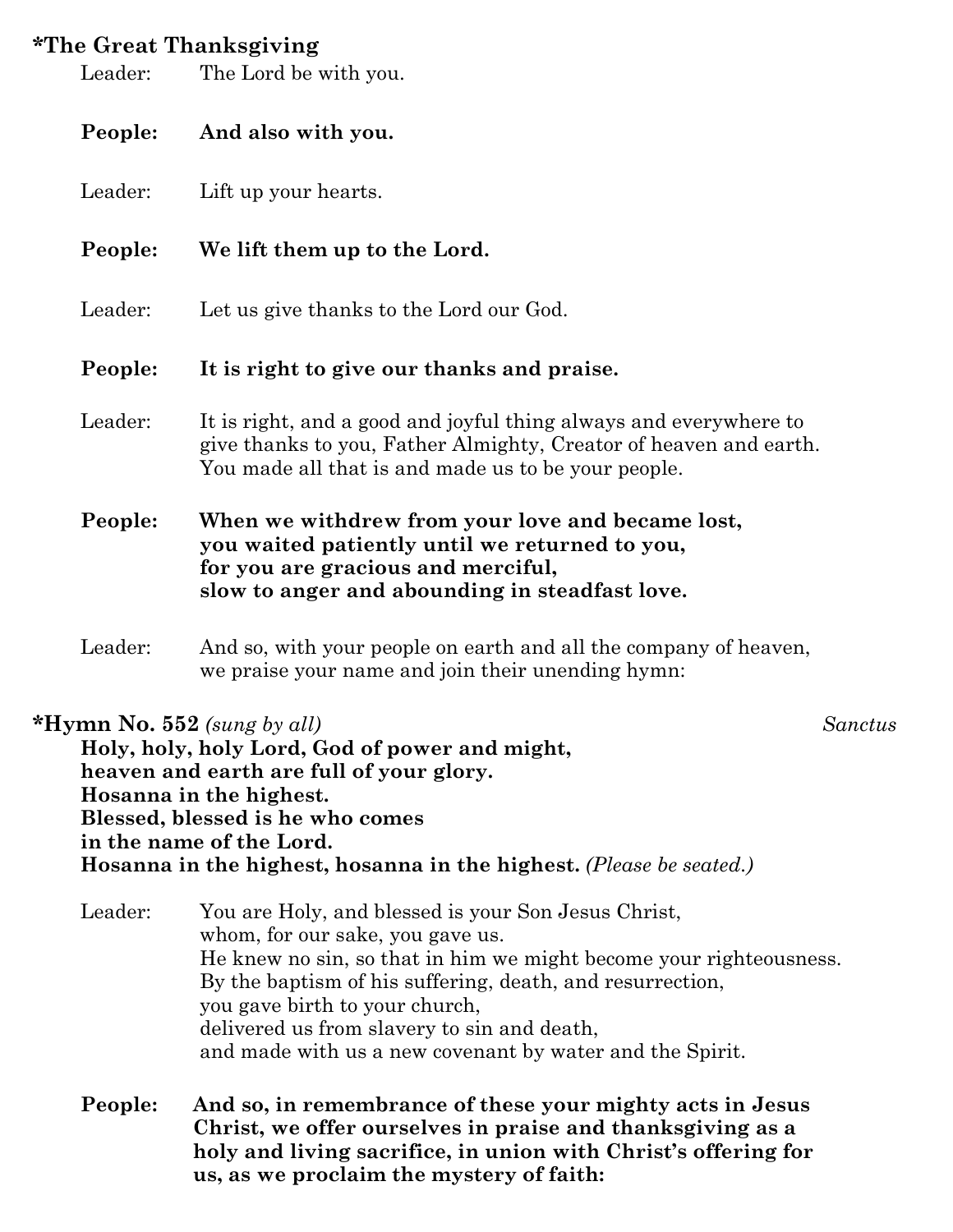| People: | Christ has died;<br>Christ is risen;<br>Christ will come again.                                                                                                                                                                                                                                       |
|---------|-------------------------------------------------------------------------------------------------------------------------------------------------------------------------------------------------------------------------------------------------------------------------------------------------------|
| Leader: | Pour out your Holy Spirit on us gathered here,<br>and on these gifts of bread and cup.<br>Make them be for us the body and blood of Christ,<br>that we may be for the world the body of Christ, redeemed by his blood.<br>Behold, now is the acceptable time.<br>Behold, now is the day of salvation. |

 **People: Through your Son Jesus Christ, with the Holy Spirit in your holy church, all honor and glory is yours, Almighty Father, now and forever. Amen.** 

#### Opt. A "Eat this bread; drink this cup; come to me and Opt. B Eat this bread; drink this cup; Christ and come to hun Eat be this bread; nev - er gry.  $\qquad \qquad$ be hun this bread; nev - er gry. Eat  $\overline{a}$ Ħ  $\overline{\mathbf{e}}$  $\overline{\mathbf{o}}$ drink thirst." this in me and you will cup; trust not thirst. drink this cup; trust in Christ and you will not 0  $\overline{\mathbf{o}}$  $\overline{\mathbf{e}}$

#### **Communion Hymn No. 527** "Eat This Bread"